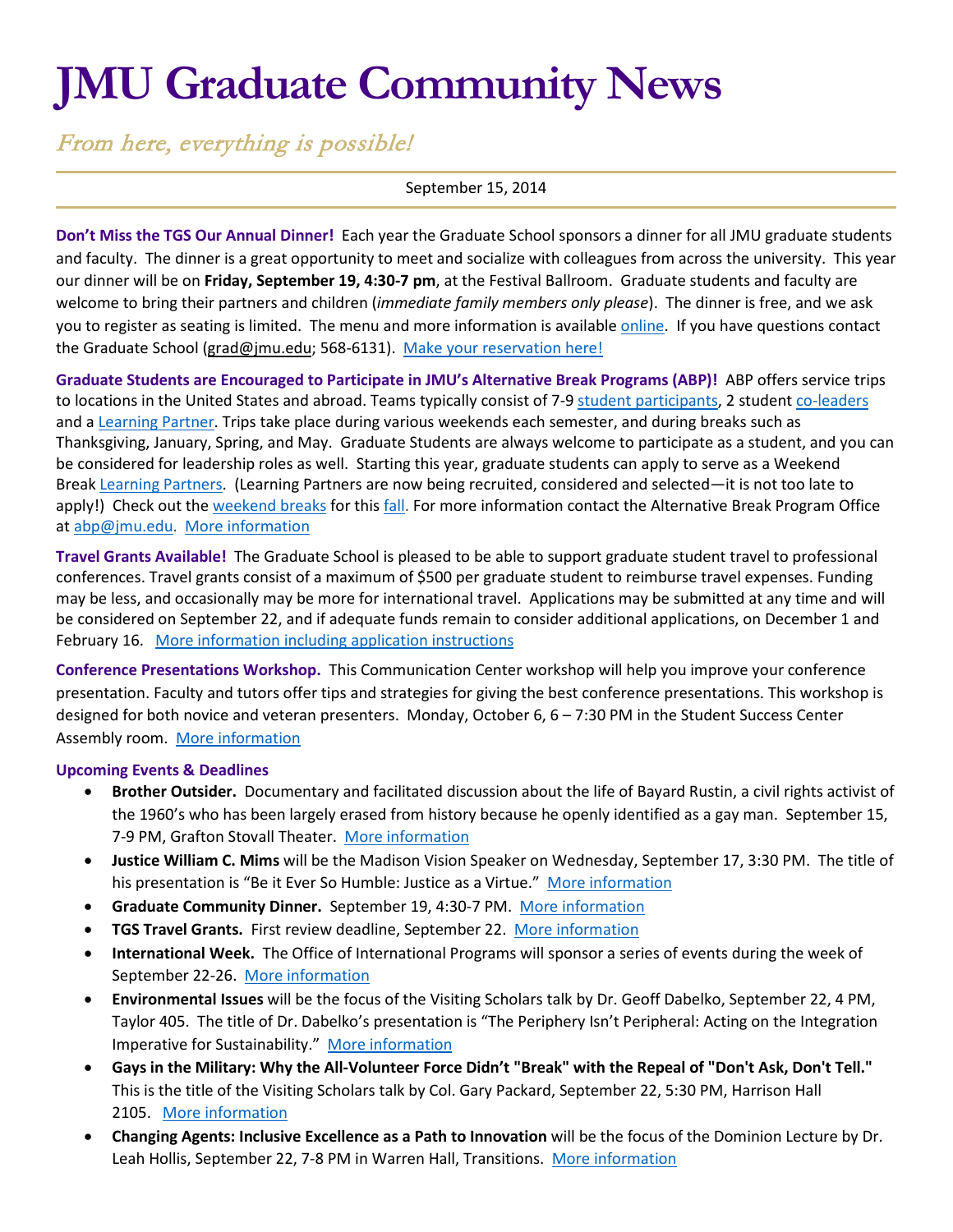- **Graduate and Professional School Fair.** Recruiters from more than 151 graduate and professional schools will be available to answer questions about their graduate and professional programs. September 23, 4-7 PM, Festival Conference and Student Center. [More information](http://www.jmu.edu/cap/fair/grad.shtml)
- **Seeding the Future of African American Poetry.** Held once a decade, this much-anticipated event brings together poets and scholars. The event features readings by many of the best established and emerging African American Poets. September 24-27. All events are free and open to the public. [More information](http://www.jmu.edu/events/furiousflower/2014/09/24-furious-flower-poetry-conference.shtml)
- **Study Abroad Fair.** Program directors and representatives sponsoring semester-long and short-term studyabroad opportunities will be available to share their experience and to answer questions. September 24, 11 AM – 3 PM, Festival Ballroom. [More information](http://www.jmu.edu/events/international/2014/09/24-abroadfair.shtml)
- **Martha Nussbaum**, Distinguished Professor of Law and Ethics, and prolific author, will be the first public speaker sponsored by the Cohen Center. Dr. Nussbaum's talk is entitled "Injustice and the Dubious Value of Anger." Although everyone is familiar with the damage anger can do in both personal and public life, people tend to think that it is necessary for the pursuit of justice. Dr. Nussbaum will argue that a close philosophical analysis of the emotion of anger can help us to see why it is fatally flawed from a normative viewpoint -- sometimes incoherent and sometimes based on bad values. In either case it is of dubious value in both life and the law. September 26, 4 – 5:30 PM. [More information](http://www.jmu.edu/events/cohencenter/2014/09/26-martha-nussbaum.shtml)
- **Annual International Festival.** Attend to experience an extravaganza of performing, visual, and culinary arts. At the festival you will find beautiful people from around the world, offering a smorgasbord of mouth-watering delicacies, musical talent and dance, creative folk art, language and intercultural learning opportunities. September 27, 12-6 PM. [More information](http://www.jmu.edu/events/csl/2014/09/27-internationalfestival.shtml)
- **Career Fair.** Learn about jobs and internships available, talk with employers representing different organizations, and network. September 29 & 30, 11 AM - 3 PM, Festival Ballroom. [More information](http://www.jmu.edu/cap/fair/fall-students.shtml)
- **Alternative Thanksgiving and January Break Lottery.** If you have signed up for the Alternative Thanksgiving Break/ Alternative January Break Lottery online, it is time to attend the lottery and get a spot on a trip! October 1, 8-10 PM, Festival Highlands Room from. [More information](http://www.jmu.edu/abp/participate/index.shtml)
- **Conference Presentations Workshop.** Monday, October 6, 6 7:30 PM in the Student Success Center Assembly room. [More information](http://www.jmu.edu/events/commcenter/2014/10/06-conference-presentations-workshop.shtml)
- **Graduate Student Association (GSA) Meeting.** Sunday, October 7, 6-7 PM in the Festival Conference Center, Room 7. All graduate students invited. For more information contact GSA President Eric Dirth [\(dirthem@dukes.jmu.edu\)](mailto:dirthem@dukes.jmu.edu) .

For additional events of possible interest, regularly check<http://www.jmu.edu/events> .

**The JMU Graduate School Anticipates a Vigorous Year.** TGS celebrates its 60th year at JMU with the announcement of new programs, new leadership, and a promising future. [Read the Story](http://www.jmu.edu/news/2014/09/04-graduate-school-anticipates-vigorous-year.shtml)

**Join the Graduate Student Association (GSA).** The GSA is a student-led and student-run organization that provides professional and social opportunities to all JMU graduate students and alumni. [Like them on Facebook.](https://www.facebook.com/JMUGSA?fref=ts) Find them on [Twitter.](https://twitter.com/JMUGSA) [\(gsa@jmu.edu;](mailto:gsa@jmu.edu) 568-7088).

**Need a Job?** The JM[U Office of Student Employment](http://www.jmu.edu/stuemploy/) has links to positions now available on and off campus. For example, there are currently 13 positions available for students posted on JMU'[s Joblink.](http://joblink.jmu.edu/)

# **Tips from TGS (The Graduate School)**

**Graduate Polices.** You are responsible to read and follow the graduate policies set forth in th[e Graduate](http://jmu.edu/catalog)  [Catalog.](http://jmu.edu/catalog) Important information regarding degree progress, including rules for successful progression and continuous enrollment are also on th[e Graduate School website.](http://www.jmu.edu/grad/current-students/degree-progress/beginning.shtml)

**Monitor your Dukes E-Mail account!** Official information is sent to each student's officia[l Dukes e-mail](http://www.jmu.edu/computing/helpdesk/selfhelp/DukesEmail.shtml)  [account.](http://www.jmu.edu/computing/helpdesk/selfhelp/DukesEmail.shtml) Check your @dukes.jmu.edu e-mail account on a regular basis.